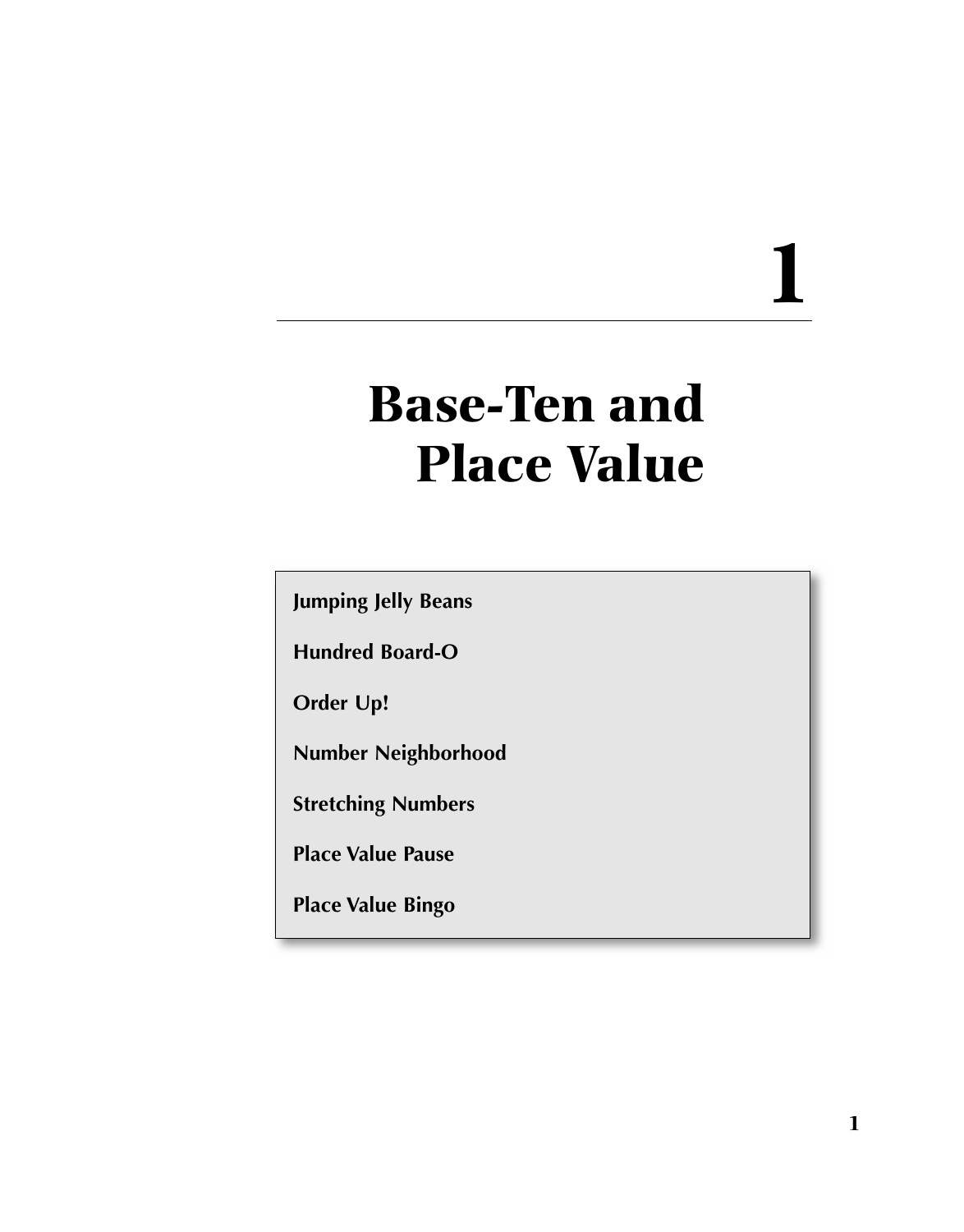#### **JUMPING JELLYBEANS**

#### **Objectives**

Students will recognize number patterns in the base-ten numeration system.

Students will use jellybeans to practice counting by tens.

#### **Anticipatory Set**

Place a large jar of multicolored jellybeans on your desk or in another widely viewed location. Then invite students to count with you to 100, first by ones and then by twos, fives, and tens. Ask students which method of counting is the slowest (*counting by ones*) and which is the fastest (*counting by tens*).

#### **Purpose**

Arithmetic and mathematical knowledge should be based first on concrete situations rather than abstract concepts.

Tell students that they will look for patterns on a hundred board. The patterns that they discover will help them to see how numbers are arranged to show different values. Explain that when you understand the patterns, you can group numbers together to count items faster.

#### **Input**

Copy the **Hundred Board reproducible (page 6)** onto an overhead transparency, and give each student a photocopy. Point out how the 10 numerals along the top row are repeated over and over again throughout the board. Guide students to point out various patterns that they find on the board. For example, in the column under *10,* every number ends in *0.* Have students count by tens to 100 again, this time pointing to the numbers on the board as they go along.

#### **Modeling**

Show students the jellybean jar. Tell them, "I want to know exactly how many jellybeans are in this jar, but to count them all by myself would take a long time. How might we be able to work together to count these jellybeans?" Allow several students to respond, and then explain that you want them to help you put the jellybeans into groups of 10 so you can count them quickly.

Show students a small paper cup and count aloud as you place 10 jellybeans in the cup. Count out 10 more jellybeans and place them in a separate cup. Say, "There are 10 jellybeans in each cup. I can count by tens, and I know that I have 20 jellybeans so far.You will work in pairs to make sets of jellybeans just like these. Then we can all count by tens together to see how many jellybeans we have in all."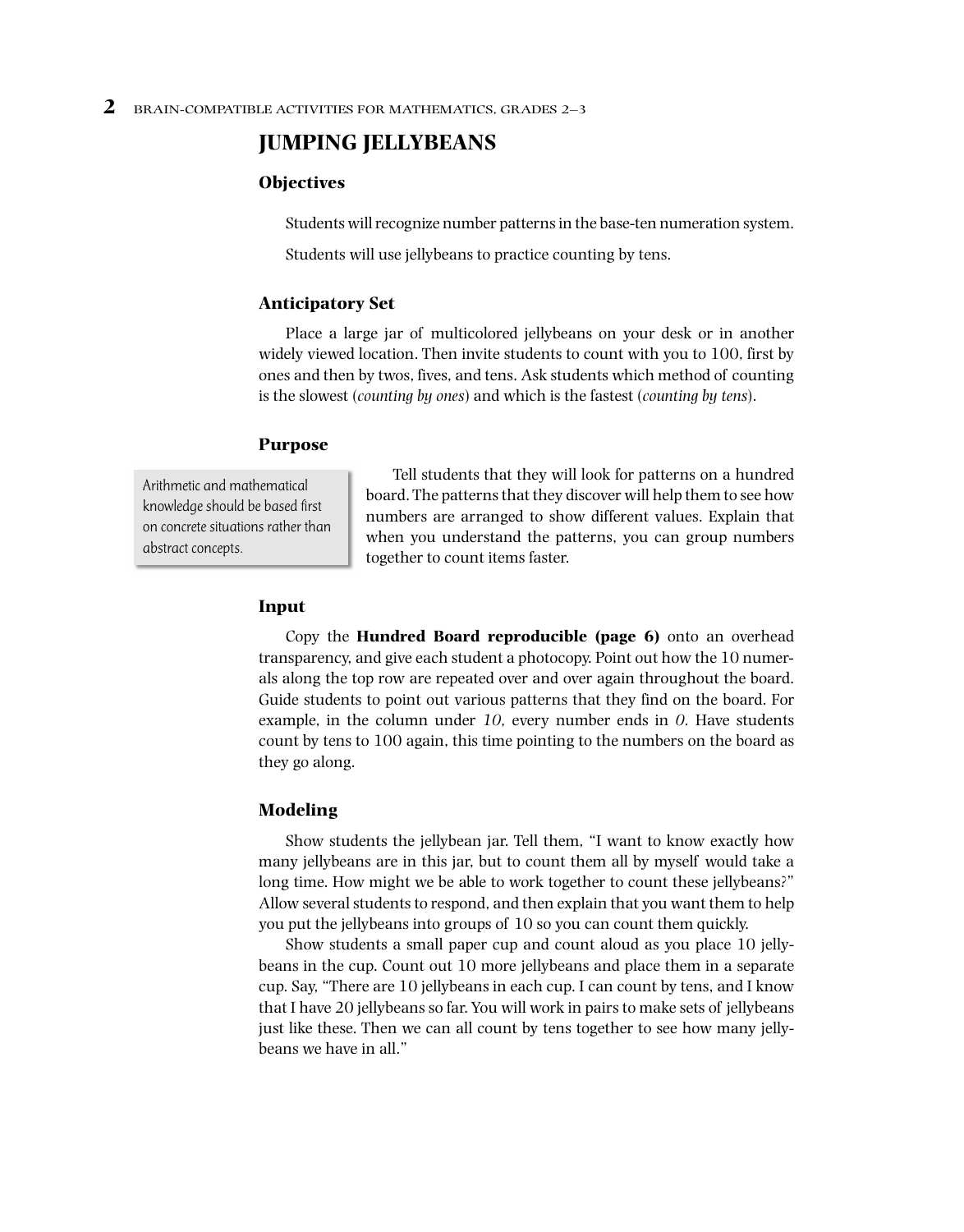#### **Guided Practice**

Organize students into 10 small groups or pairs. Give each group 10 small paper cups and 1 large cup filled with jellybeans. Instruct students to count out 10 jellybeans and place them in 1 cup.

#### **Checking for Understanding**

Check to make sure that each group has one cup with 10 jellybeans in it. Ask how many jellybeans should be in each cup (*10*).

#### **Independent Practice**

Ask groups to finish counting out the rest of their jellybeans in sets of 10. Circulate and monitor student work and interactions. When all the jellybeans have been counted, ask each group to count by tens to show how many jellybeans they have. Jellybeans that could not be grouped in a set of tens should be counted as ones. Invite a student from each group to use an overhead marker to color the box on the hundred board transparency that matches the number of jellybeans for the group.

#### **Closure**

Have groups collect their cups of jellybeans and bring them to a table at the front of the room. Combine all of the single jellybeans into one bowl and have volunteers create sets of 10 with them. Then have students arrange the cups into groups of 10 while counting aloud to 100. Ask, "How many groups of 10 does it take to make 100? How many sets of 100 would it take to make 1,000?" Using the sets of cups as a model, count by hundreds to determine how many jellybeans there are in all. Have students draw pictures in their math journals to show how the jellybeans were grouped and counted.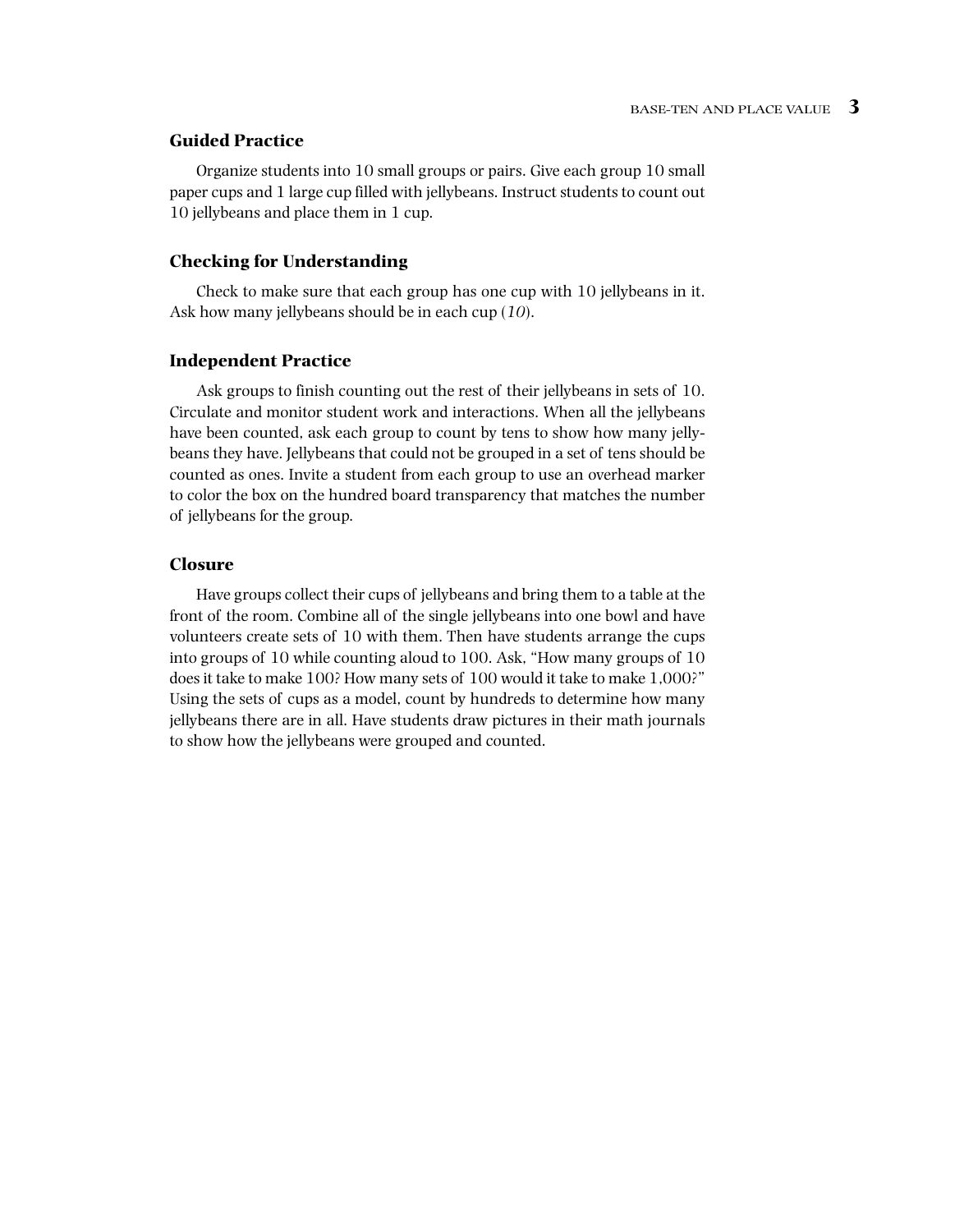#### **HUNDRED BOARD-O**

#### **Objective**

Students will use their knowledge of place value to identify numbers on a hundred board.

#### **Anticipatory Set**

Ask students to describe various types of Bingo games that they have played. For example, they may have played Bingo games that used rhyming words, synonyms and antonyms, or addition and subtraction facts. Display a transparency of the **Hundred Board reproducible (page 6)** on the overhead projector. Tell students that they will play a Bingo game using numbers and place value.

Charts in different arrangements (e.g., 1 to 100) offer many opportunities for students to explore number patterns.

#### **Purpose**

Explain to students that each digit in a number has a specific value based on its place within that number. This is called *place value.* The Bingo game that students will play will help them practice identifying numbers by listening to descriptions of place values.

|              | Н |   | Ω              |
|--------------|---|---|----------------|
| 43           |   |   | 3              |
| 100          |   | 0 | 0              |
| $\mathbf{2}$ |   |   | $\overline{c}$ |
| 58           |   | 5 | 8              |
|              |   |   |                |

#### **Input**

Draw a place value chart on the board with spaces for hundreds, tens, and ones. Write the numbers *43, 100, 2,* and *58* in a column next to the chart. Fill in the place value chart for the number *43* by writing *4* in the tens column and *3* in the ones column. Explain that the *4* is worth 4 tens, or 40. The 3 is worth 3 ones. Say, " $40 + 3 = 43$ ." Ask volunteers to fill in the chart for the remaining numbers.

#### **Modeling**

Tell students that as they play this game, you will call out numbers in terms of their place value. Choose a number, such as 56, and say, "5 tens and 6 ones." Use your overhead transparency of the Hundred Board and cover the square for *56.* Explain that *56* is the same as 5 tens and 6 ones. Point out how the number *5* is in the tens place and the number *6* is in the ones place. Repeat with several more numbers.

#### **Guided Practice**

Give each student two copies of the Hundred Board reproducible and several paper squares. Have students cut apart one Hundred Board into separate number squares and place the squares in a paper bag. Organize students into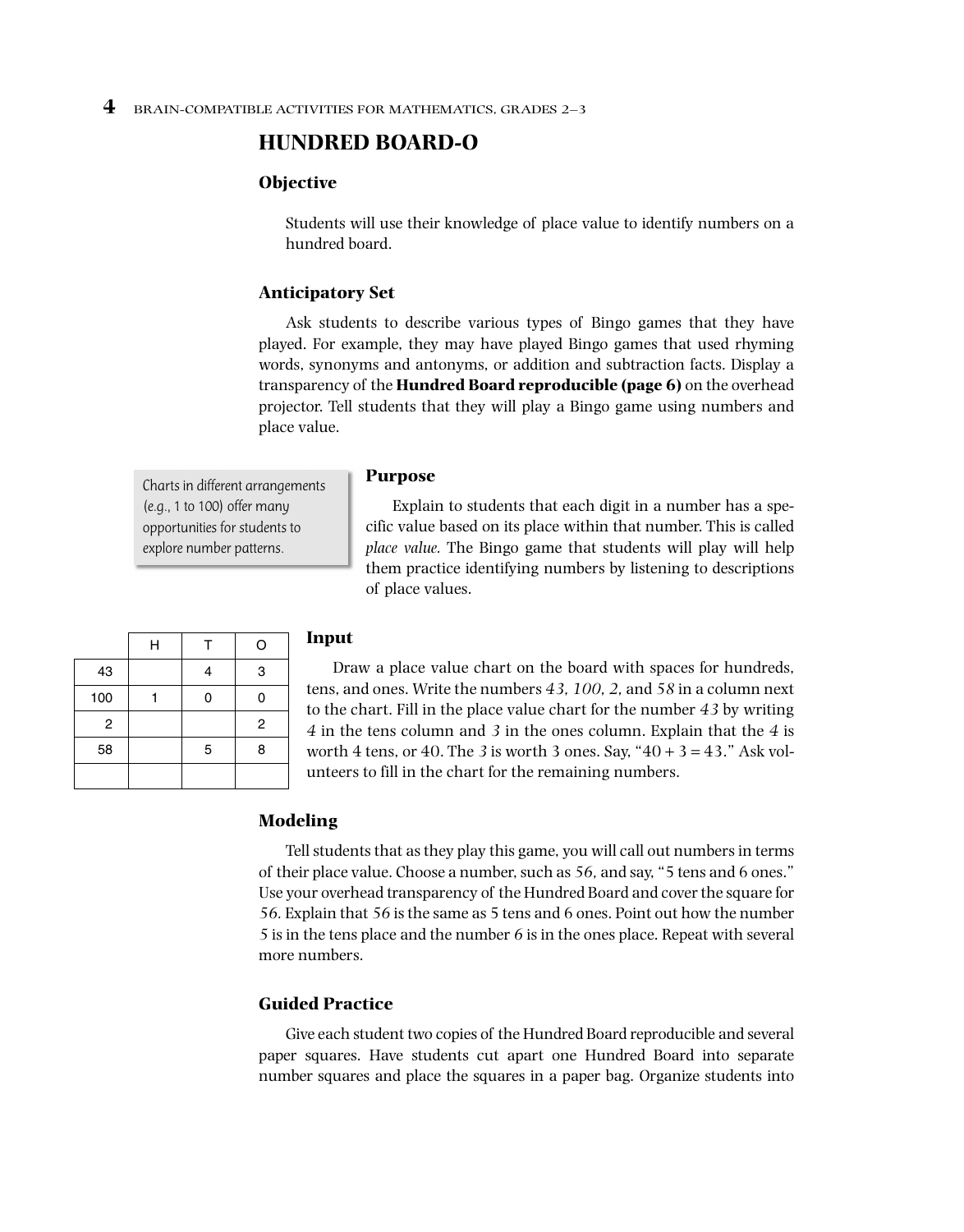pairs, and explain that each pair will play its own game. Tell students to choose one player to go first. Player 1 draws a number square from his or her bag and describes the number using place value, such as, "3 tens and 1 one." Player 2 then finds the matching number on his or her Hundred Board and covers it with a paper square. Players then switch roles. Tell students that they will continue playing in this manner until one player has an entire row on the board covered horizontally or vertically. That player calls out "BOARD-O!" and wins that round. Players can continue playing rounds until you end the playing period.

#### **Checking for Understanding**

Ask if students have any questions. Make sure they understand that they need to describe their numbers based on place value and that they should not name the numbers directly.

#### **Independent Practice**

Allow students to play the game with their partners for a designated amount of time. Circulate around the room to make sure students are using place value appropriately. Offer corrective feedback if you notice any errors.

#### **Closure**

Encourage students to think about what they learned. Give them 2 minutes to talk with their partners about the activity and reflect on their learning. Suggest that they draw a simple place value chart in their math journals and diagram three numbers using the chart. Then have them complete thissentence frame for each of the three numbers: "The number \_\_\_\_\_ has \_\_\_\_\_ hundreds, \_\_\_\_\_ tens, and \_\_\_\_\_ ones."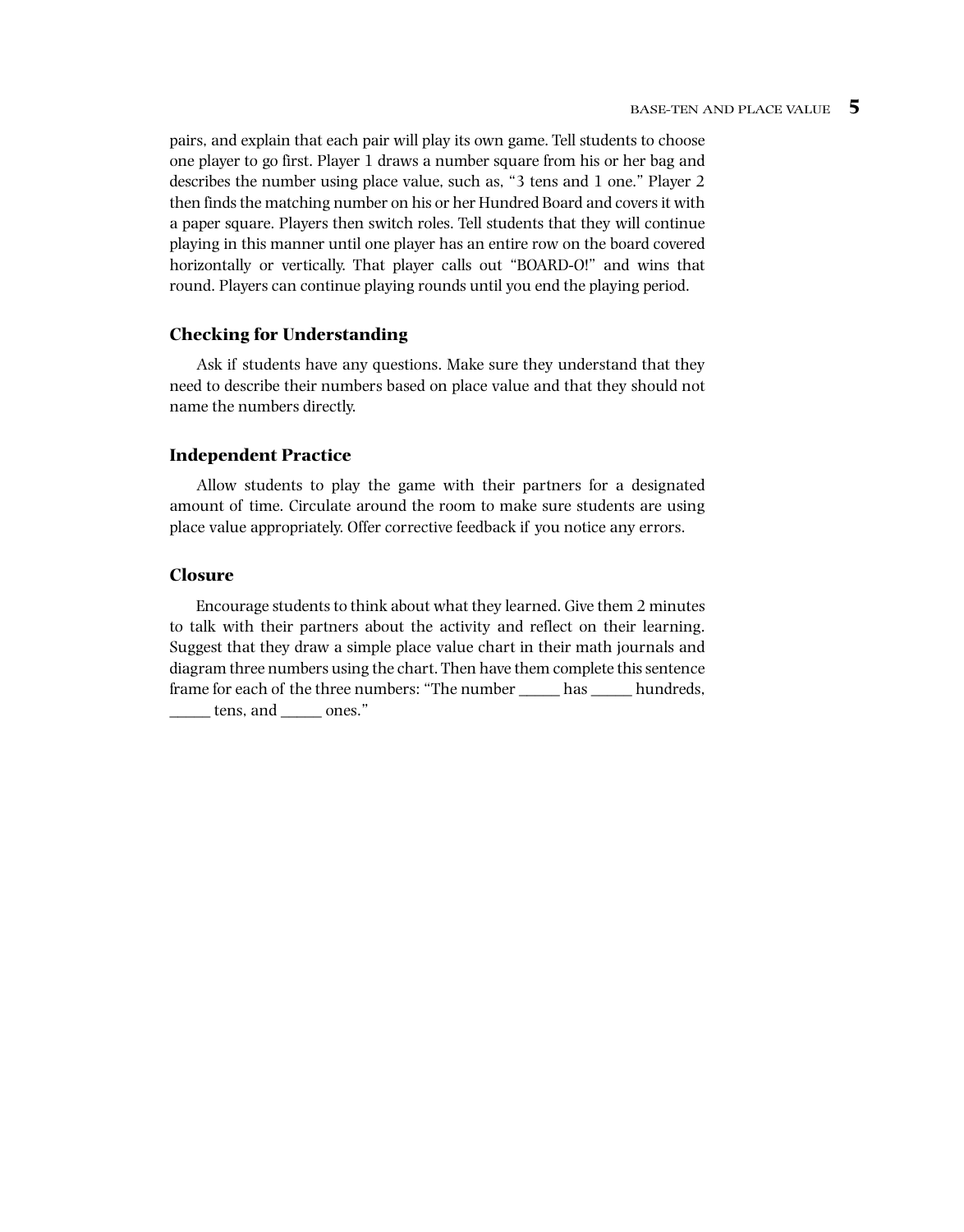**Name Date Date Date Date Date Date Date Date Date Date Date Date Date Date Date Date Date Date Date D** 

### **Hundred Board**

| $\mathbf 1$ | $\overline{2}$ | 3  | $\overline{4}$ | 5  | 6  | $\overline{7}$ | 8  | 9  | 10  |
|-------------|----------------|----|----------------|----|----|----------------|----|----|-----|
| 11          | 12             | 13 | 14             | 15 | 16 | 17             | 18 | 19 | 20  |
| 21          | 22             | 23 | 24             | 25 | 26 | 27             | 28 | 29 | 30  |
| 31          | 32             | 33 | 34             | 35 | 36 | 37             | 38 | 39 | 40  |
| 41          | 42             | 43 | 44             | 45 | 46 | 47             | 48 | 49 | 50  |
| 51          | 52             | 53 | 54             | 55 | 56 | 57             | 58 | 59 | 60  |
| 61          | 62             | 63 | 64             | 65 | 66 | 67             | 68 | 69 | 70  |
| 71          | 72             | 73 | 74             | 75 | 76 | 77             | 78 | 79 | 80  |
| 81          | 82             | 83 | 84             | 85 | 86 | 87             | 88 | 89 | 90  |
| 91          | 92             | 93 | 94             | 95 | 96 | 97             | 98 | 99 | 100 |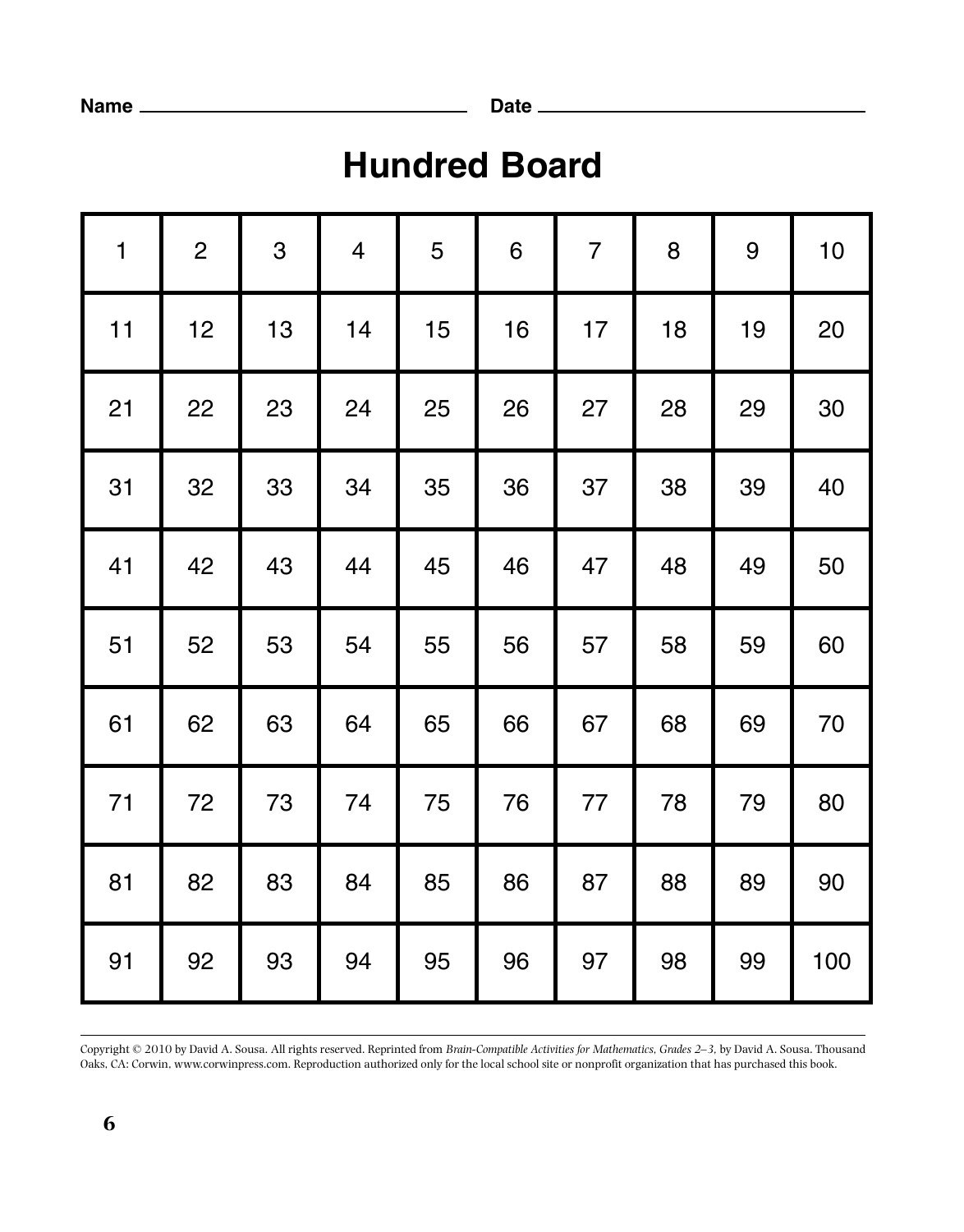#### **ORDER UP!**

#### **Objective**

Students will compare and order whole numbers to 1,000.

#### **Anticipatory Set**

Collect a variety of take-out menus from restaurants with which students might be familiar. Staple each menu into a construction-paper folder. Organize students into pairs, and give each pair a restaurant menu and a copy of the **Place Your Order reproducible (page 9).**

Direct students to cut out the two guest checks and take turns acting as a restaurant customer and a server. Tell the server to write down and add up the cost of the customer's order on a guest check. Provide calculators for adding if needed. Afterward, have students hold their guest checks and arrange themselves in order from the least expensive meal to the most expensive. Ask students to read the totals on their guest checks, and help them correct any errors in how they ordered themselves.

#### **Purpose**

Tell students that when they worked together with the menu, they used numbers that were less than 100. Explain that in the next activity, they will practice ordering numbers from 0 to 1,000.

#### **Input**

Review place value with students. Draw three place value charts on the board with columns for hundreds, tens, and ones. Call on a volunteer to name a number, and write that number in the middle chart. Then ask another student to name a number that is smaller than the first. Write that number in the left-hand chart. Finally, ask a student to name a number that is larger than the first, and write it in the right-hand chart. Ask students to explain how they know which number is largest and which is smallest. Repeat the process with several more numbers.

#### A TIP OITIN  $1 | 2 | 2 3 | 5 | 6 7 | 2 | 9$

#### **Modeling**

Tell students that they will compare numbers and order them on a giant number line. Hang a clothesline from one end of your room to the other at a height suitable for students to clip numbers to it. Write the numbers *0* and *1,000* on two separate index cards. Use clothespins to clip the *0* at the far-left end of the clothesline and the *1,000* at the far-right end. Gather enough index cards so there are two for each student and two for you. Write one number between 1 and 999 on each index card. Do not duplicate any numbers.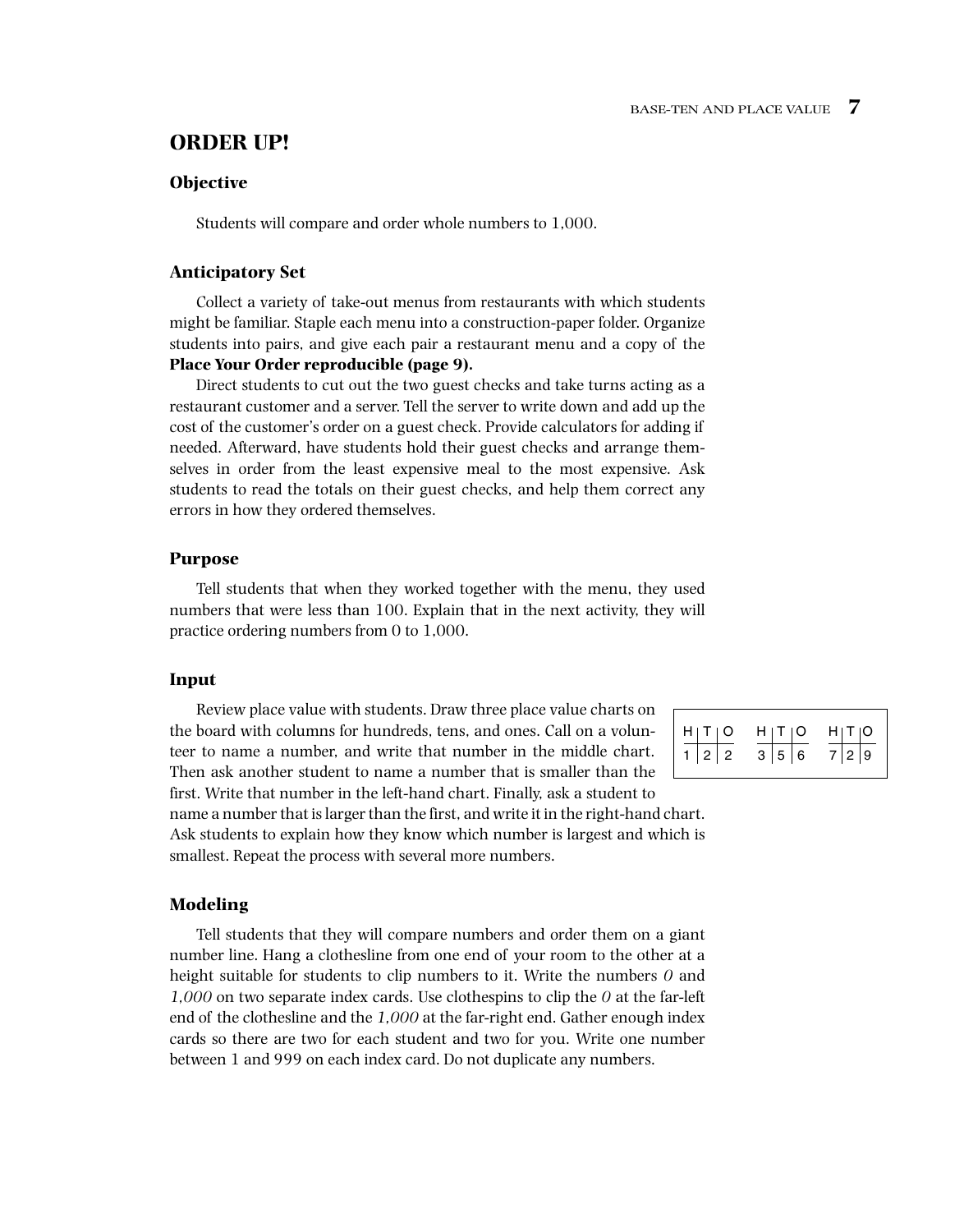#### **8** BRAIN-COMPATIBLE ACTIVITIES FOR MATHEMATICS, GRADES 2–3

Choose two index cards, and say, "This is the number \_\_\_\_\_. About where should I place it on the number line?" Invite several students to show you where they think the number belongs. Ask a volunteer to clip it on the clothesline number line. Hold up the second number, and say, "This is the number \_\_\_\_\_\_. Is it between 0 and [the first number] or [the first number] and 1,000? About where should I place it on the number line?" Allow several students to show you where they think the number belongs. Ask another volunteer to clip it on the number line.

#### **Guided Practice**

Distribute the remaining index cards so each student has two numbers. Have students take turns sharing their numbers and using clothespins to clip them on the number line. Offer corrective feedback when needed.

#### **Checking for Understanding**

Make sure students have a good sense of the order of numbers. Ask them about several other numbers, and have them identify which are larger and which are smaller.

One way to assist students in remembering the meaning of what was learned is to have them write it down in a journal after each lesson where something new is presented.

#### **Independent Practice**

Give students a copy of the **Order Up! reproducible (page 10).** Invite them to complete the activity independently. Explain that they will need to write the numbers in correct order on the guest checks.

#### **Closure**

Suggest that students answer the following question in their math journals: "What should I look for when I want to put numbers in order from smallest to largest?"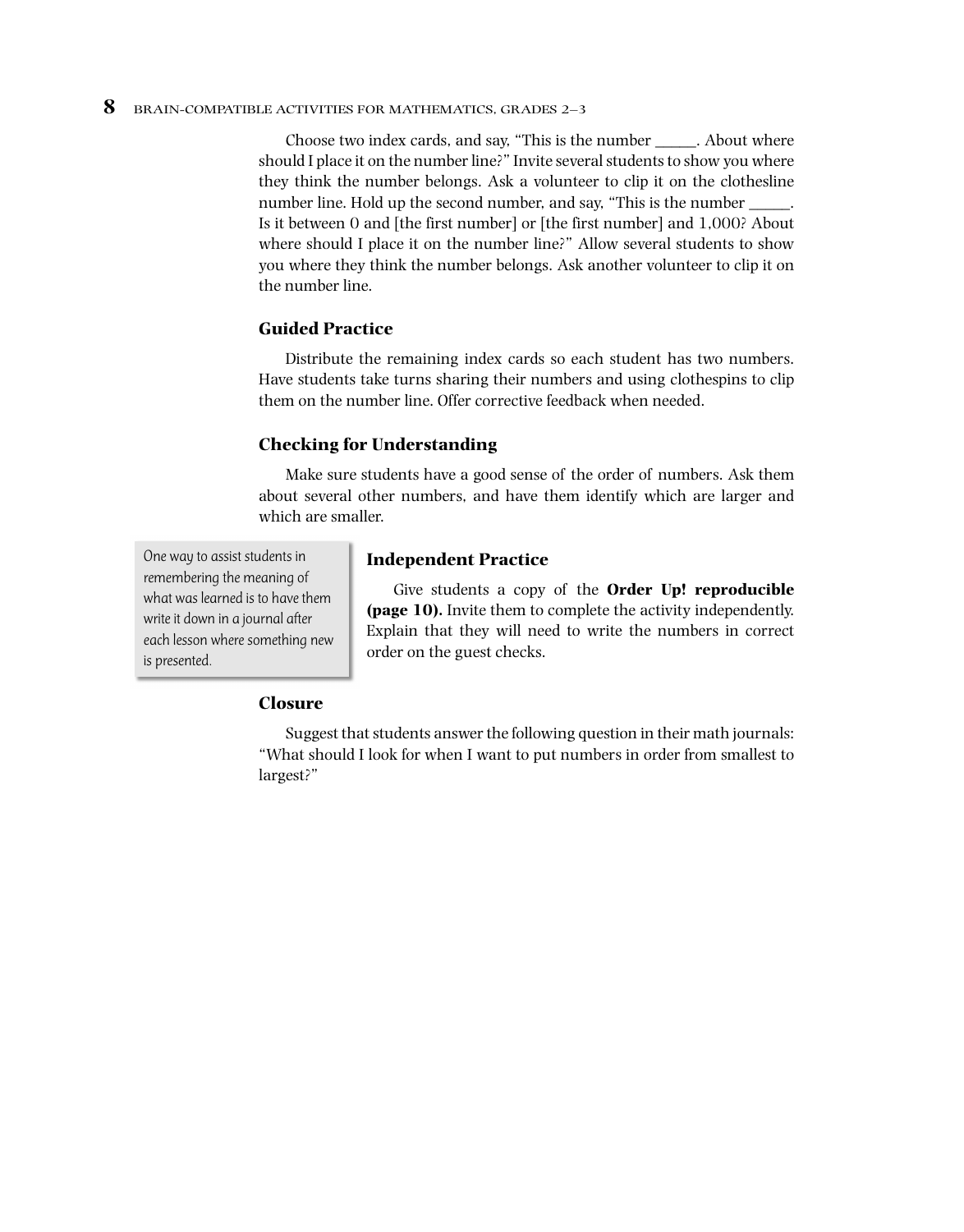### **Place Your Order**

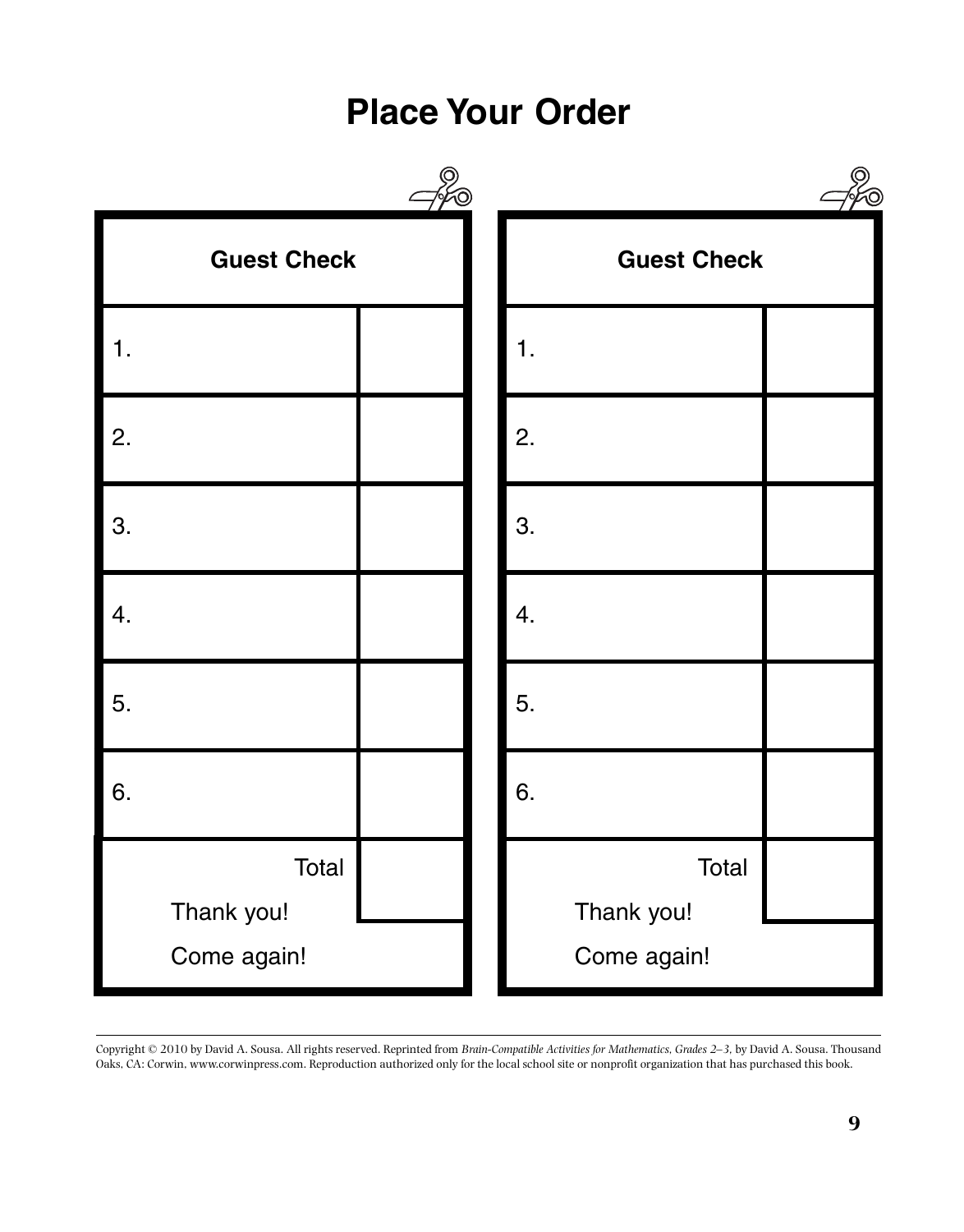### **Order Up!**

**Directions:** Look at the numbers in each box. Write them in order from smallest to largest on the blank guest checks.



Copyright © 2010 by David A. Sousa. All rights reserved. Reprinted from *Brain-Compatible Activities for Mathematics, Grades 2–3,* by David A. Sousa. Thousand Oaks, CA: Corwin, www.corwinpress.com. Reproduction authorized only for the local school site or nonprofit organization that has purchased this book.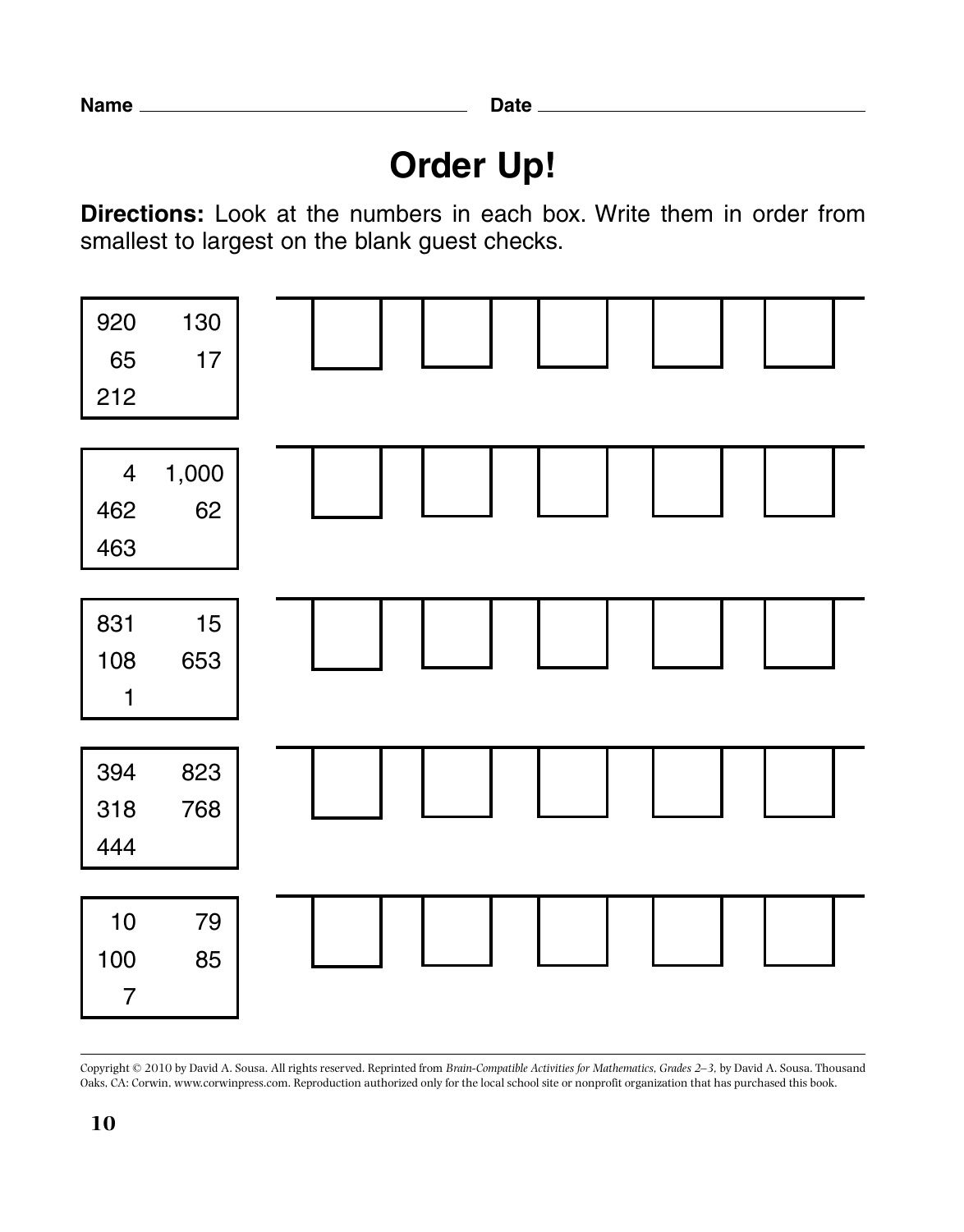#### **NUMBER NEIGHBORHOOD**

#### **Objective**

Students will use randomly drawn digits to create the largest possible number.

#### **Anticipatory Set**

Ask students how long it would take them to count to 1,000. Challenge a student to count as high as possible in 2 minutes. Then let a few other students try while you keep track of the time.

#### **Purpose**

Tell students that they will play a game today. Their goal is to create the largest number possible. To do this, they will need to remember what they have learned about place value.

#### **Input**

Explain to students, "When comparing two numbers, you should look at the far-left digit to judge which number is larger. For example, if you have the numbers *329* and *419,* you would look at the hundreds place and compare *3* and *4.* The number with the *4* in the hundreds place is the larger number. Another way to compare numbers is to look at the number of digits. If one number has four digits and the other has only three digits, the four-digit number is larger."

#### **Modeling**

Tell students that they will play a place value game called Number Neighborhood. The object of the game is to make the largest number possible. The player with the largest number in each round gets to move forward on the game board. The person who reaches the last square on the game board first wins the game.

Prepare a game board by gluing the **Number Neighborhood Game Board reproducible (page 13)** to the inside of a file folder. Cut 5 index cards in half to make 10 cards, and then number the cards *0* to *9.* Make a second set of number cards for your opponent, and invite a volunteer to help you demonstrate how to play the game.

- 1. Each player shuffles a set of number cards and places them facedown in a pile.
- 2. Each player draws four boxes in a row on a sheet of paper. Players will place cards in these boxes to create four-digit numbers.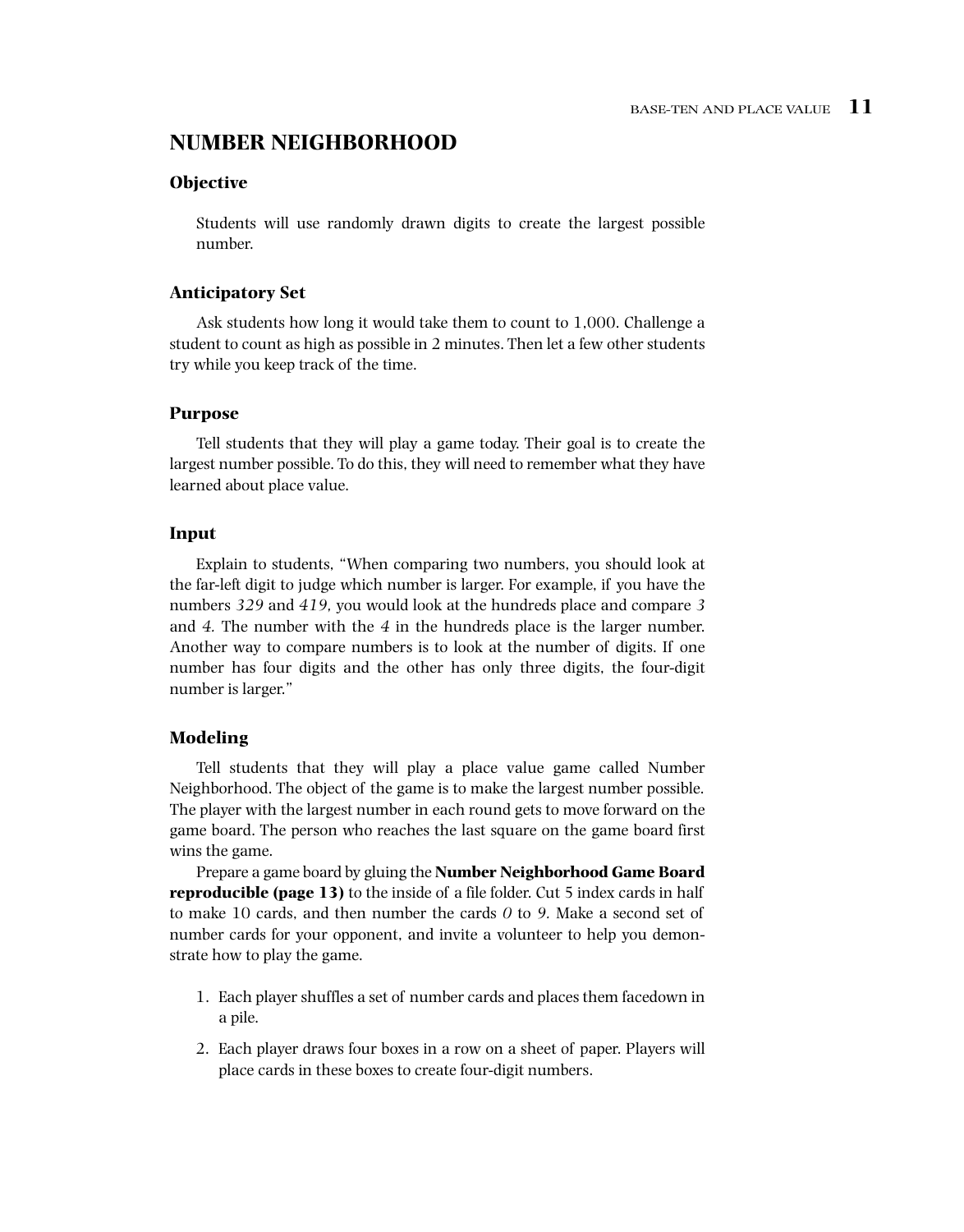#### **12** BRAIN-COMPATIBLE ACTIVITIES FOR MATHEMATICS, GRADES 2–3

- 3. Each player draws the top card from his or her pile and places it in any of the four boxes. The goal is to create the largest number possible. After players place their cards, the cards cannot be moved.
- 4. Players continue drawing number cards and placing them in the boxes until all four boxes are filled.
- 5. Players compare the two 4-digit numbers and decide which number is larger.
- 6. The player who made the largest number moves his or her game marker forward two spaces on the game board.
- 7. Players then reshuffle all their cards and play another round. The game continues until one player reaches the end of the path on the game board.

#### **Guided Practice**

Let students choose partners to play the game. Give each pair a copy of the Number Neighborhood Game Board reproducible and a file folder. Direct them to glue the page to the inside of the file folder. Then have each student cut five index cards in half and use them to make number cards *0* through *9.* Finally, have them draw a row of four boxes on a sheet of paper and select small objects to use as game markers, such as counters or buttons. Guide students through one round of the game. At the end of the first round, have each pair name the two numbers they created and identify the larger one.

#### **Checking for Understanding**

Encourage students to ask questions. Initiate a quick discussion about any strategies that they used in creating the largest possible numbers.

#### **Independent Practice**

Allow students to play the game for a designated amount of time. Circulate around the room, and watch for strategies to evolve.

#### **Closure**

Bring students back together to discuss the game as a class. Ask questions such as, *What kinds of strategies did you use to play the game?* and *Did they work all the time or just some of the time?* Have students describe at least one strategy they used for the game in their math journals.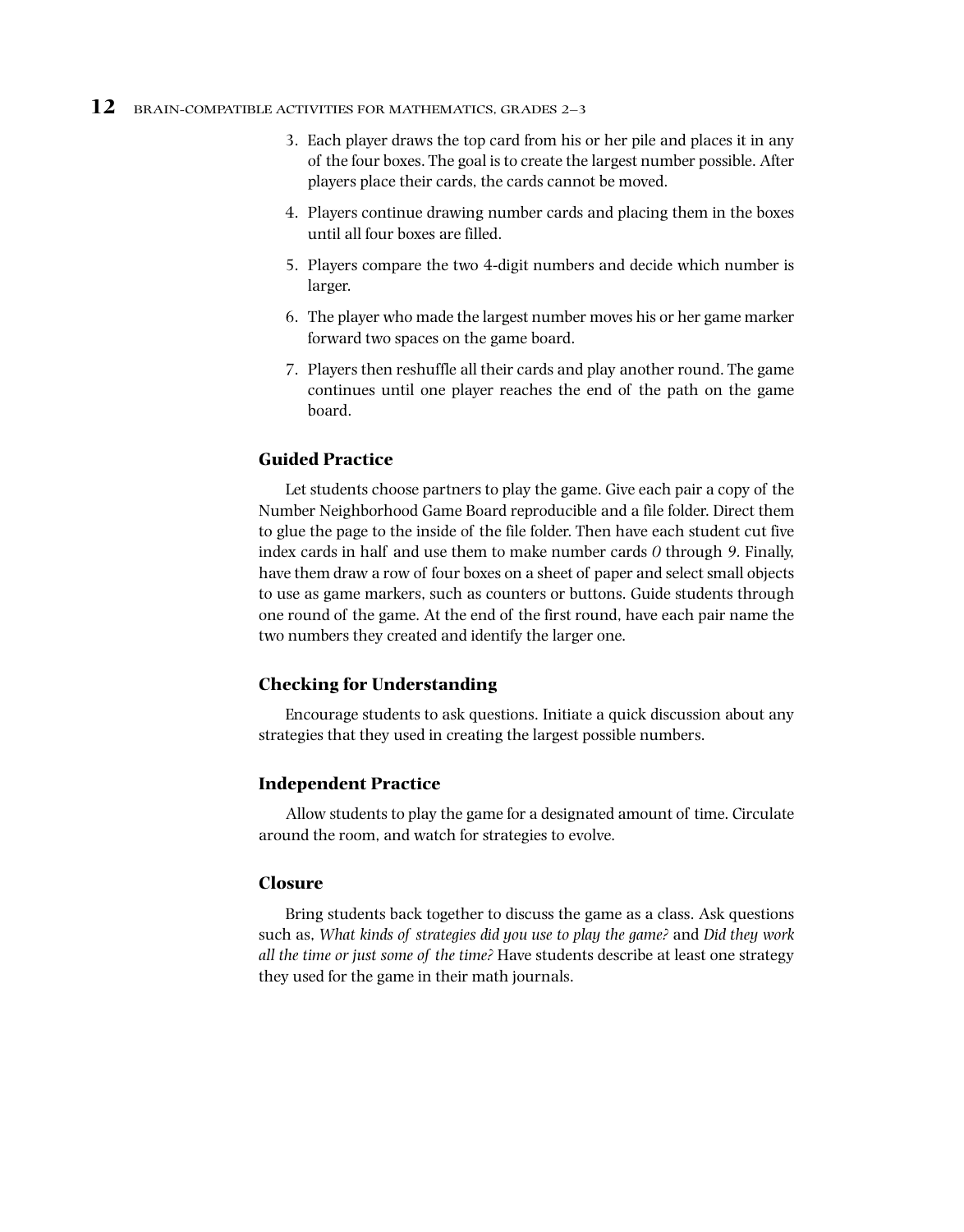### **Number Neighborhood Game Board**

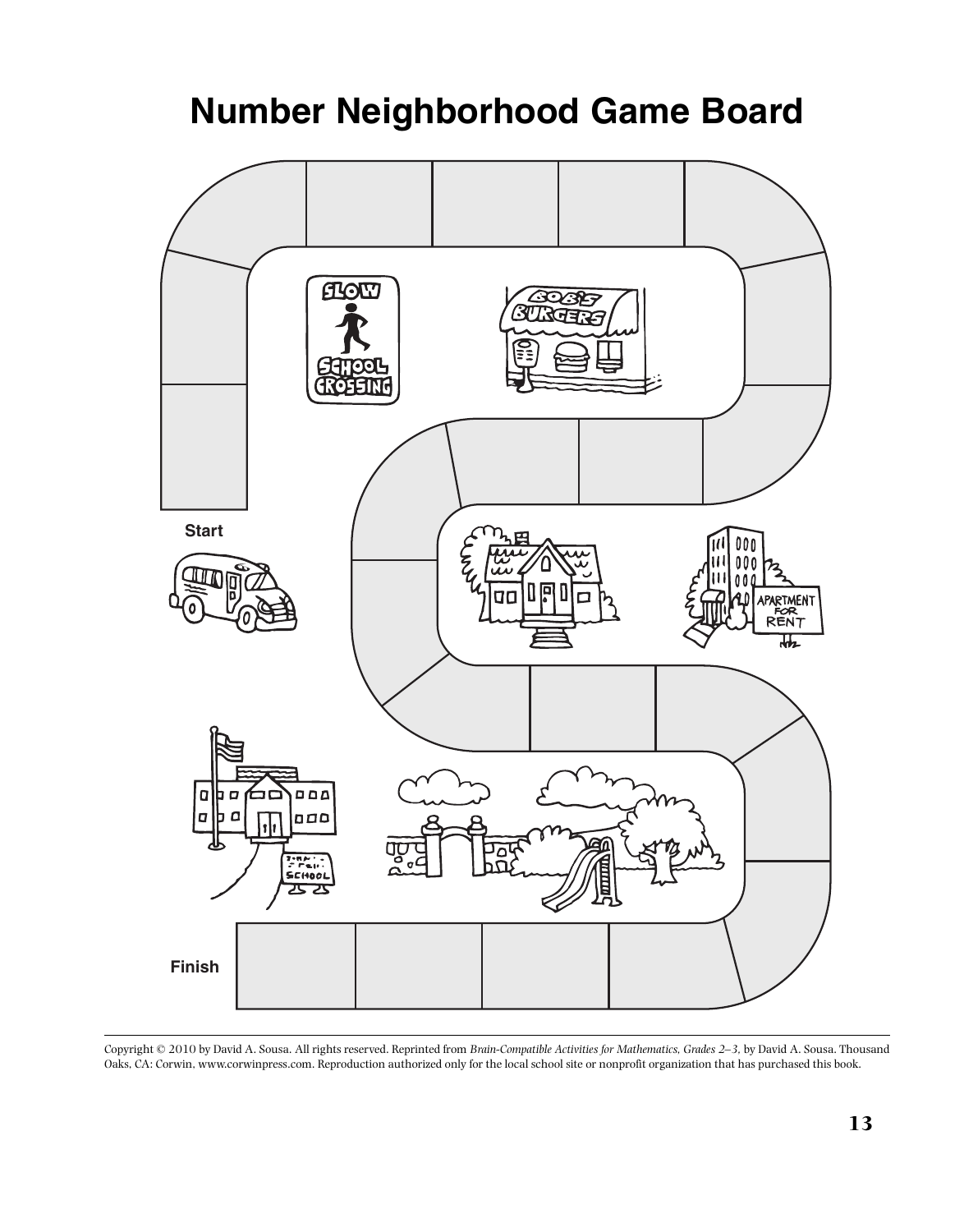#### **STRETCHING NUMBERS**

#### **Objective**

Students will represent numbers in expanded form.

#### **Anticipatory Set**

Use a heavy-duty elastic band or other similar item that can be stretched. Attach one end to the classroom doorknob and hold on to the other end. Walk slowly away from the door, pulling and stretching the elastic band as you move. Stretch it as far as you can, acting like you are working very hard. When you cannot stretch the band any farther, stop and say, "Whew! Stretching is hard work!" Make note of where you stopped, and invite a few students to see how far they can stretch the band.

#### **Purpose**

Explain to students that numbers can be represented in a variety of ways. One way is called *expanded notation,* which involves writing a number to show the value of each digit. Tell students, "When doing expanded notation, you stretch out the number and turn it into an addition problem." In this activity, students will learn how to write numbers in expanded form.

#### **Input**

Ask students to tell you the value of different digits in numbers. Write *432* on the board, and ask, "What is the value of the *3*?" (*30*), "What is the value of the *2*?" (*2*), and "The *4*?" (*400*). Repeat this process for several additional numbers until you are sure students understand the value of digitsin numbers.

#### **Modeling**

Draw a large grid on the board with four columns and six rows. Label the columns "Thousands," "Hundreds," "Tens," and "Ones." Choose a number with digits in the thousands place and write it in the grid. Write each digit in the correct column according to its value. For example, if your number is *6,539,* write *6* in the Thousands column, *5* in the Hundreds column, *3* in the Tens column, and *9* in the Ones column.

Tell students that you are going to stretch the number into its expanded form as if it were a rubber band: "The *6* in this number has a value of 6,000, so I am going to write *6,000* in the third row." Demonstrate how to write *6,000* in the chart. Then say, "The next digit in the number is *5.* Can anyone tell me the value of the *5*?" (*500*). Write *500* in the fourth row of the chart.

Continue filling in the chart until each digit is represented. Then show students how to write the values in a mathematical sentence to show the original number. Write " $6,000 + 500 + 30 + 9$ " on the board. Read aloud the sentence, and say, "This shows the number *6,539* in expanded form."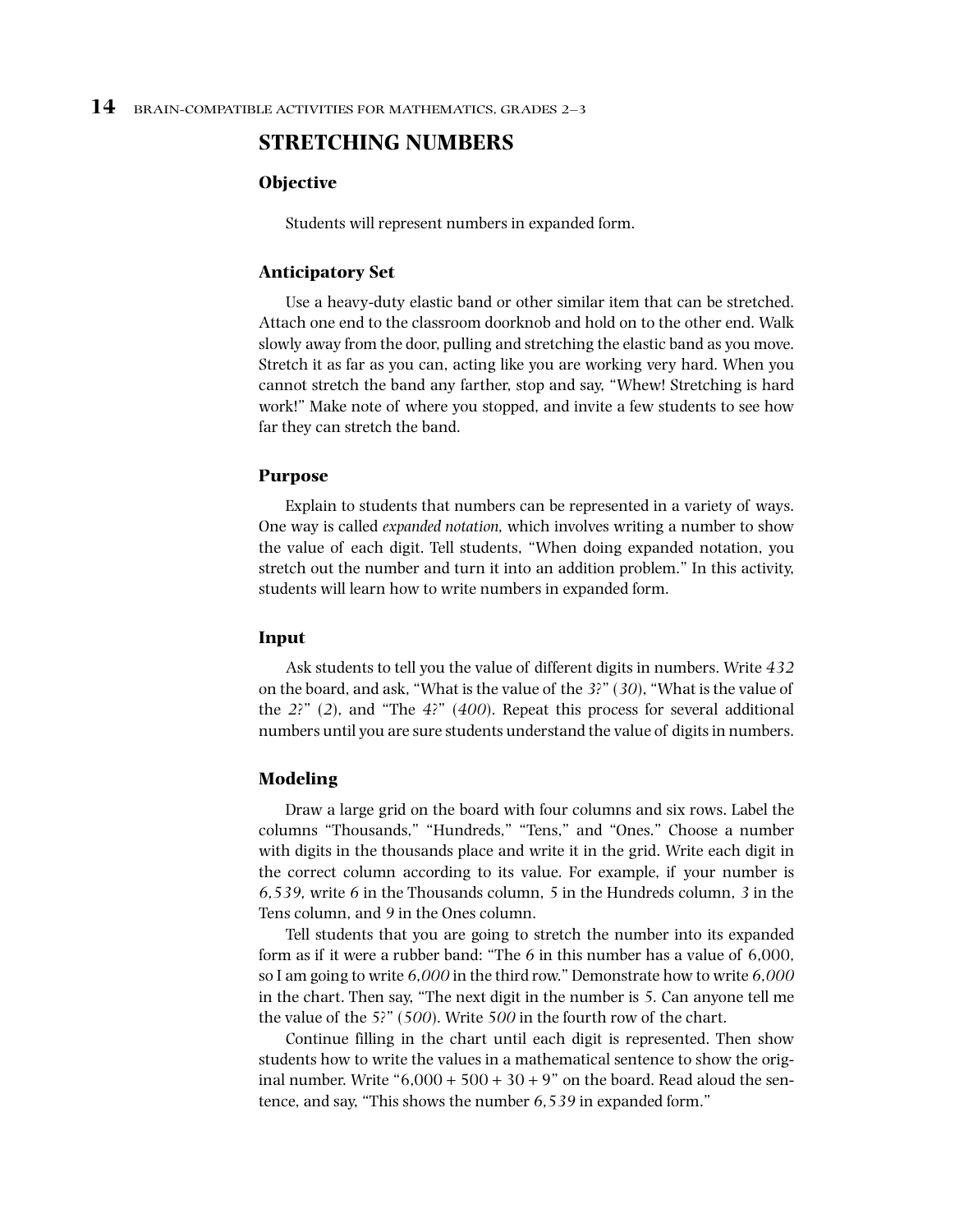#### **Guided Practice**

Copy the **Stretch It Out reproducible (page 16)** onto an overhead transparency for each student, and distribute the transparencies with drawing paper, wet-erase markers, and erasers. (Have students place the drawing paper under the transparency. This makes the transparency easier to see.) Then write *7,657* on the board. Guide students through the process of filling out their charts using that number. Continue practicing as a group with a few more numbers, and invite volunteers to write the expanded form of each number on the board.

| Thousands | Hundreds | Tens | Ones |
|-----------|----------|------|------|
| 6         | 5        | з    |      |
| 6         |          |      |      |
|           | 5        |      |      |
|           |          | 3    |      |
|           |          |      |      |

 $6,000 + 500 + 30 + 9 = 6,539$ 

#### **Checking for Understanding**

As you circulate around the room, check students' work to see if anyone still needs more guided practice. Provide students with additional numbers for more practice if needed.

#### **Independent Practice**

For in-class practice or homework, give students a copy of the **Stretching Numbers reproducible (page 17)** to complete independently. Explain that they may use the Stretch It Out page to figure out the expanded form of each number, and then they must write each equation on the Stretching Numbers page.

#### **Closure**

Have students write a number in expanded form in their math journals and then draw a diagram of the number using base-ten blocks. Direct them to draw cubes for thousands, large squares for hundreds, rectangles for tens, and small squares for ones.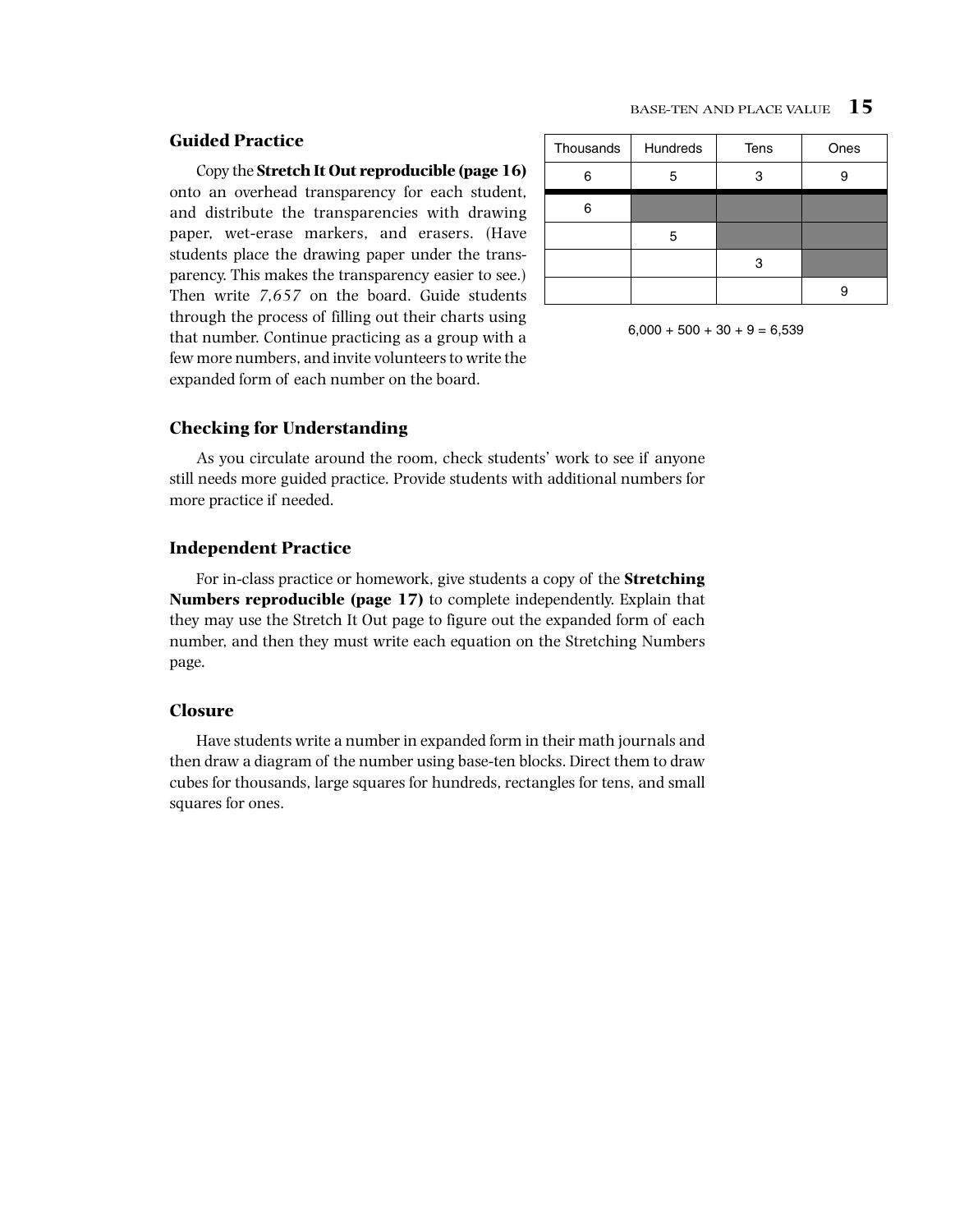### **Stretch It Out**

| Thousands | <b>Hundreds</b> | <b>Tens</b>      | Ones |
|-----------|-----------------|------------------|------|
|           |                 |                  |      |
|           |                 |                  |      |
|           |                 |                  |      |
|           |                 |                  |      |
|           |                 |                  |      |
|           | $+$             | $\boldsymbol{+}$ | $+$  |

Copyright © 2010 by David A. Sousa. All rights reserved. Reprinted from *Brain-Compatible Activities for Mathematics, Grades 2–3,* by David A. Sousa. Thousand Oaks, CA: Corwin, www.corwinpress.com. Reproduction authorized only for the local school site or nonprofit organization that has purchased this book.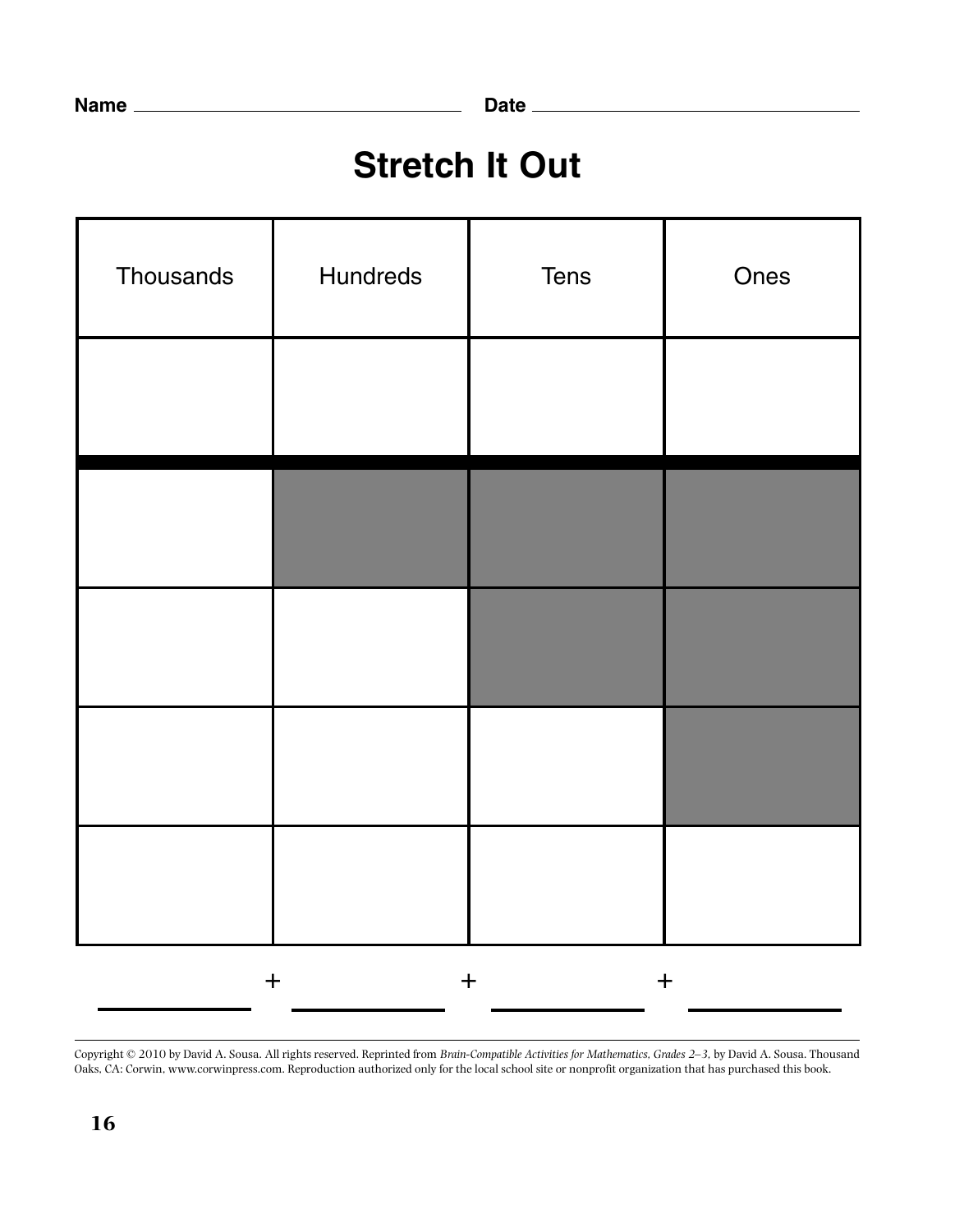### **Stretching Numbers**

**Directions:** Write the expanded form for each number.



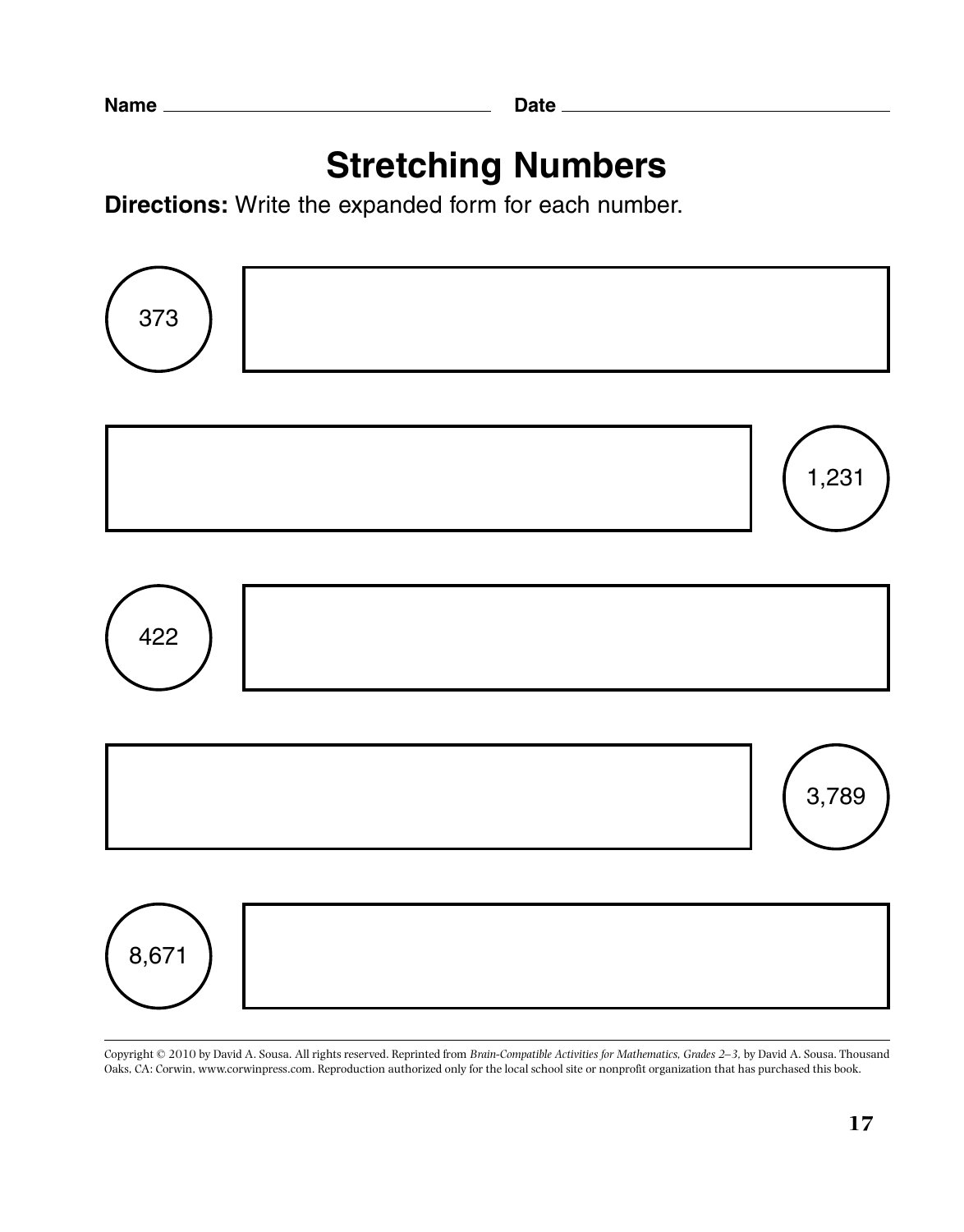#### **PLACE VALUE PAUSE**

#### **Objective**

Students will recognize place value to 10,000.

#### **Anticipatory Set**

Write the numbers *0* through *9* in black marker on separate sheets of drawing paper, one number per sheet. Make a comma sheet as well. Make the numbers large enough to be seen from far away. Photocopy several sets of numbers and commas to make cards for the activity. If you wish, laminate the sheets for durability. Pass out a number or comma to each student.

Gather students together in a large group. Reinforce number value by giving a variety of directions such as, *Hold up your card if it is the smallest digit, Stand up if you have the largest digit, Raise your hand if your digit has no value,* and *Clap if you can multiply your digit times itself to get* 1.

#### **Purpose**

Tell students that they will use the numbers *0* through *9* to practice forming large numbers.

#### **Input**

Tell students that a digit's value depends on where it is located in a number. For example, write *56* on the board. Explain that *56* is 5 tens (or 50) and 6 ones. Write the number in expanded form: " $56 = 50 + 6$ ." Then write "2,957," and ask students the value of *5* in this number (*50*). Then write the number in expanded form: " $2,957 = 2,000 + 900 + 50 + 7$ ."

#### **Modeling**

Tell students that they will be playing a game called Place Value Pause. The object of the game is to work together to form the largest possible number in 10 seconds. When 10 seconds are up, they will pause so their number can be judged by the rest of the class.

Write the numbers *0* through *9* on separate index cards, and place them in a bag. Draw four numbers from the bag, and write them on the board. Call four students with those numbers to the front of the room, along with a "comma" student. Have these students hold their cards in front of them so the class can see the numbers. Ask the class, "Which digit should come first to make the largest number possible?" Guide them to answer the largest digit. Ask them to tell you which digit should come next. Continue until all four digits and the comma are in the correct positions. If needed, position students in the proper order to form the largest possible number. Ask the class to verify the number.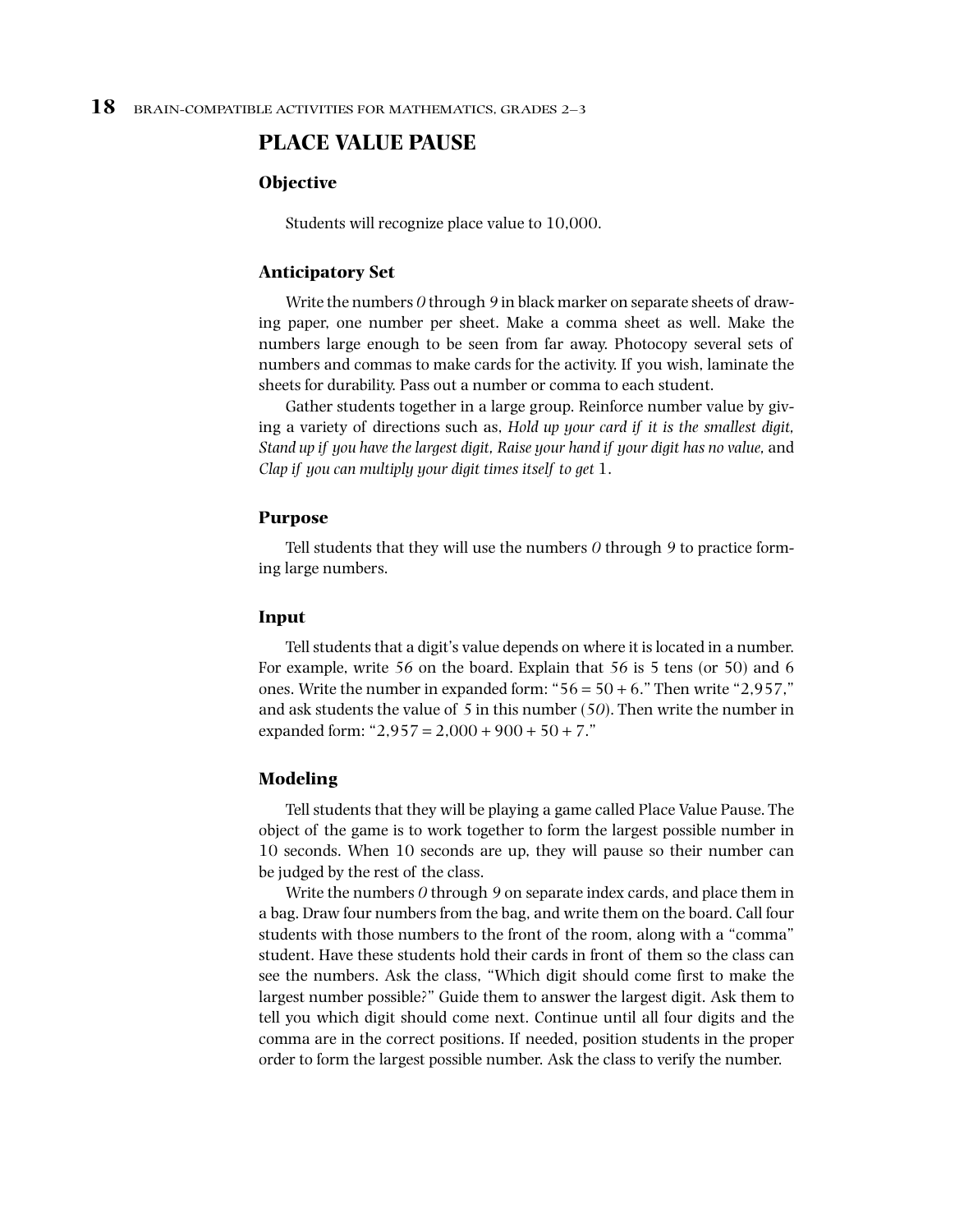#### **Guided Practice**

Explain that five students will now follow the same process without help from the class. Tell students that you will call five of them to the front of the room and that they will have 10 seconds to form the largest possible number. The class will then give them a thumbs-up if the number is the largest possible or a thumbs-down if there is a way to make a larger number.

Call five students to the front of the room (four numbers and one comma), and say, "Go!" Use a stopwatch to time them for 10 seconds, and then shout, "Pause!" Ask the class to verify the number. Play several rounds of the game until students have a good understanding of place value.

#### **Checking for Understanding**

To assess understanding of the concept, draw several more sets of numbers from the bag. Invite students to write the largest possible number on a sheet of paper at their desks. Walk around the class, and check student work.

#### **Independent Practice**

Leave the number and comma cards in the math center for students to play the game with independently. Invite students to compete in teams, and award points to the team that forms the highest number fastest.

Extend the learning by challenging students to make the smallest numbers possible.You may also decide to add more digits to the numbers, extending into the ten thousands and hundred thousands.

For more practice, place a set of number cards in two bags in the math center. Invite student pairs to play a game to see who can form the larger number. Each student chooses one of the bags and draws numbers from that bag. The student who forms the largest number wins that round.

#### **Closure**

Invite students to reflect on the activity in their math journals. Ask them whether forming the numbers with their bodies instead of on paper was a helpful learning technique.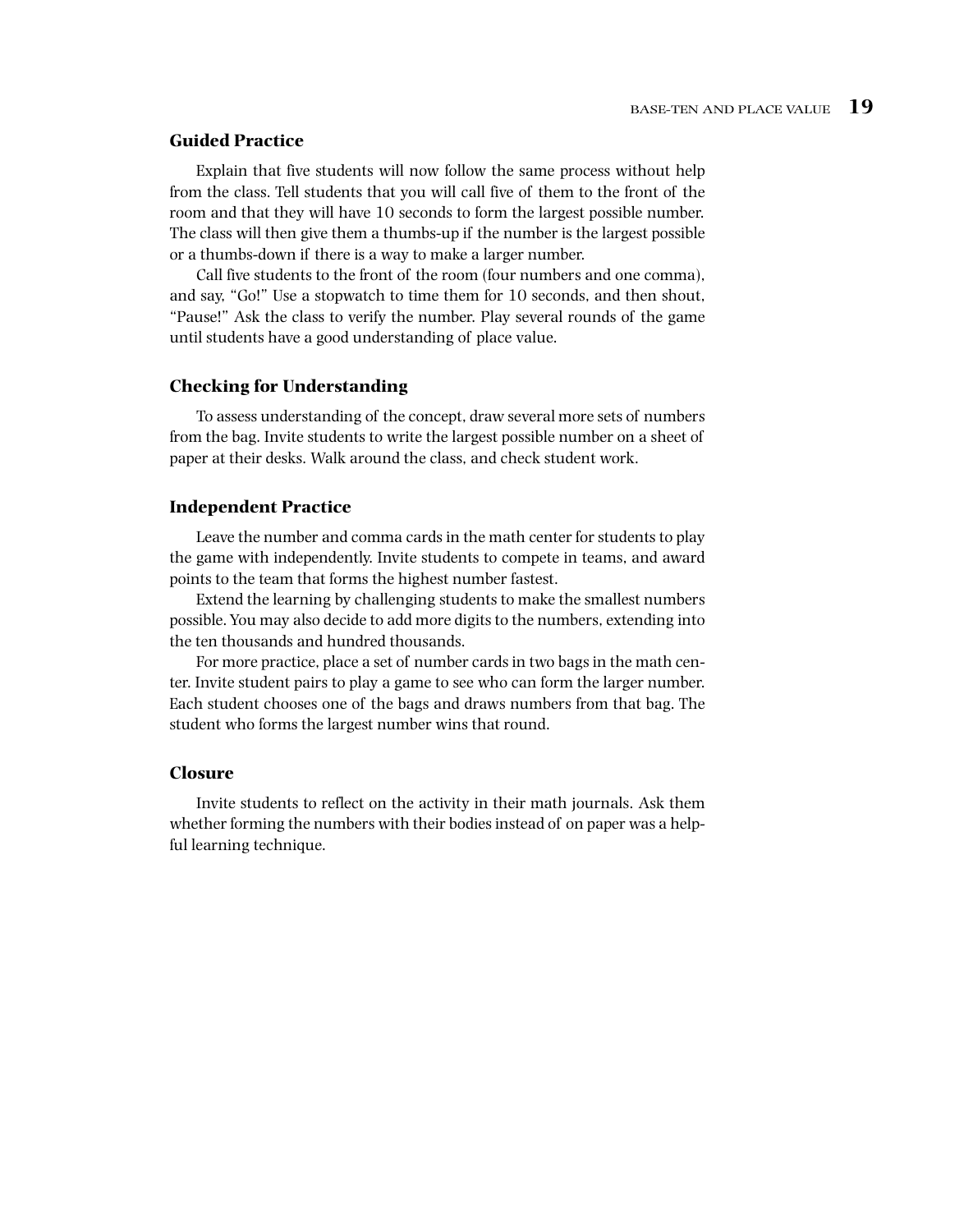#### **PLACE VALUE BINGO**

#### **Objective**

Students will understand place value to 10,000.

#### **Anticipatory Set**

Gather dried beans, small paper squares, or chips to use as Bingo markers. Copy the**PlaceValueBingoCard reproducible (page22)** onto a transparency, and randomly write the numbers *0* through *9* in the boxes to fill in the card.

As students get ready for math class, sing the "Bingo" song. Encourage students to join in and sing along with you:

*There was a farmer, had a dog,*

*And Bingo was his name-o.*

*B-I-N-G-O,*

*B-I-N-G-O,*

*B-I-N-G-O,*

*And Bingo was his name-o!*

Keep learning and searching for new ways to have fun with numbers.

#### **Purpose**

Explain that the class will use a Bingo game to practice recognizing place value.

#### **Input**

Write the number *16,824* on the board. Ask students to identify which digits are in the ones, tens, hundreds, thousands, and ten thousands places, for example, "In which place is the *8?*" (*hundreds*) and "Which number is in the ten thousands place?" (1). Write the number in expanded form: " $16,824 = 10,000 +$  $6,000 + 800 + 20 + 4."$ 

#### **Modeling**

Give each student a copy of the Place Value Bingo Card reproducible and a handful of game markers. Invite students to write the numbers *0* through *9* randomly in the boxes on their cards. Explain that you will write a number on the board. If students have any digits in the same place column, they should cover them with markers.

Demonstrate using your Place Value Bingo Card transparency. Write a number on the board. (Make sure that the number you write contains at least one digit in the corresponding place on your Bingo card.) For example, if you write the number *93,415,* you might have 3 in the thousands column of your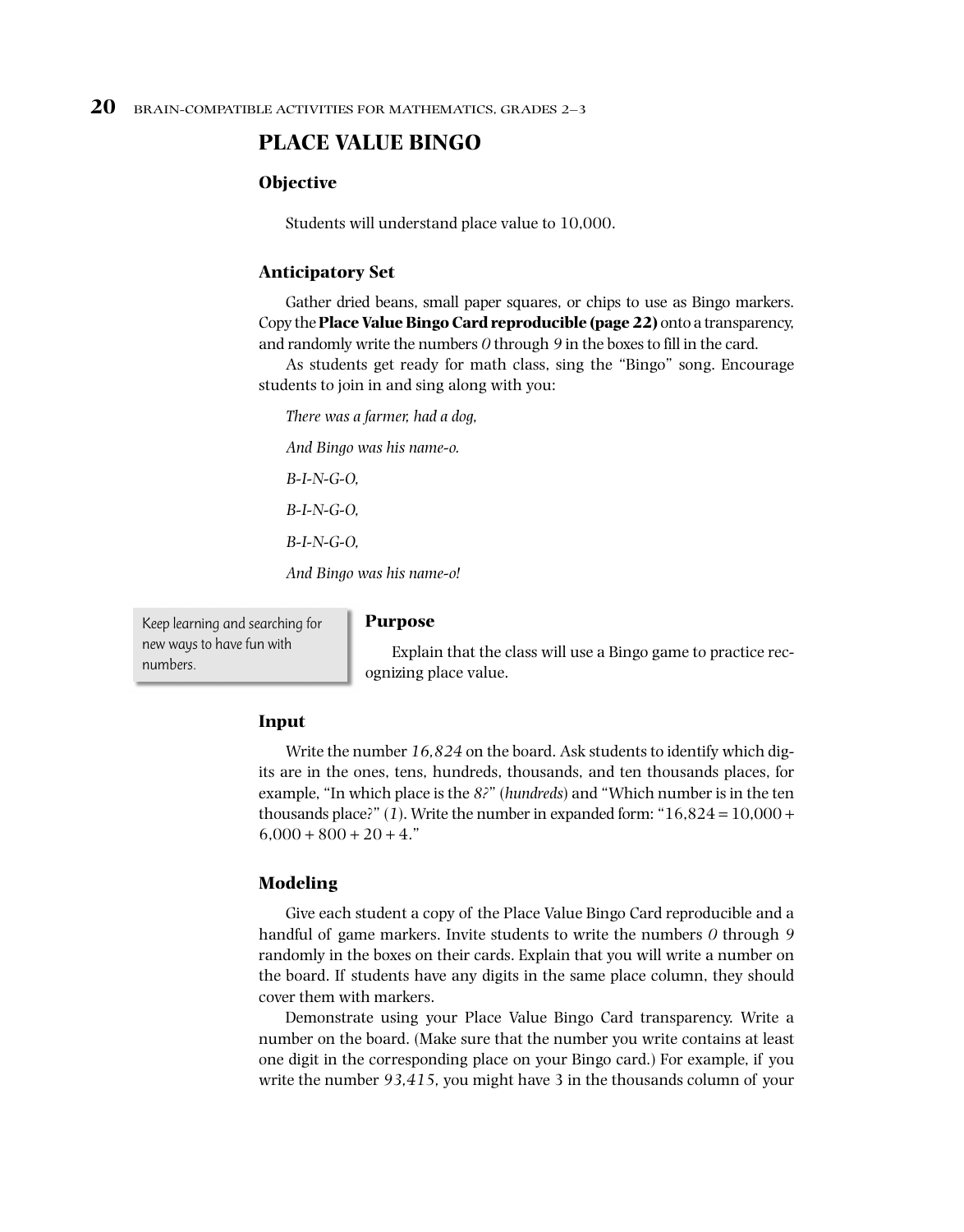Bingo card. Cover the *3* with a marker. If you have a *3* in the ones column, you do not cover it.

#### **Guided Practice**

After making sure all students have filled in their Bingo cards, write a number on the board. Invite students to mark their Bingo cards if they have one of the digits in the matching column.

#### **Checking for Understanding**

Ask if any student marked a digit. Ask him or her to share the digit marked and the column in which it was found. Check to make sure that the digit falls in the correct place column. Repeat several times if needed to make sure students understand how to play the game.

#### **Independent Practice**

Continue playing the game by writing new numbers on the board and allowing students to check their Bingo cards and mark any matching spaces. When a student marks five spaces in a row horizontally, vertically, or diagonally, he or she shouts, "Bingo!" Make sure to list the numbers in sequence on the board as you call them so you can go back later and check that the student has all the correct answers. Play as many rounds as time allows.

#### **Closure**

Ask students to reflect in their math journals on how playing Bingo helped them learn about place value. Invite them to work with partners to think of other fun games they could play to reinforce this math concept.